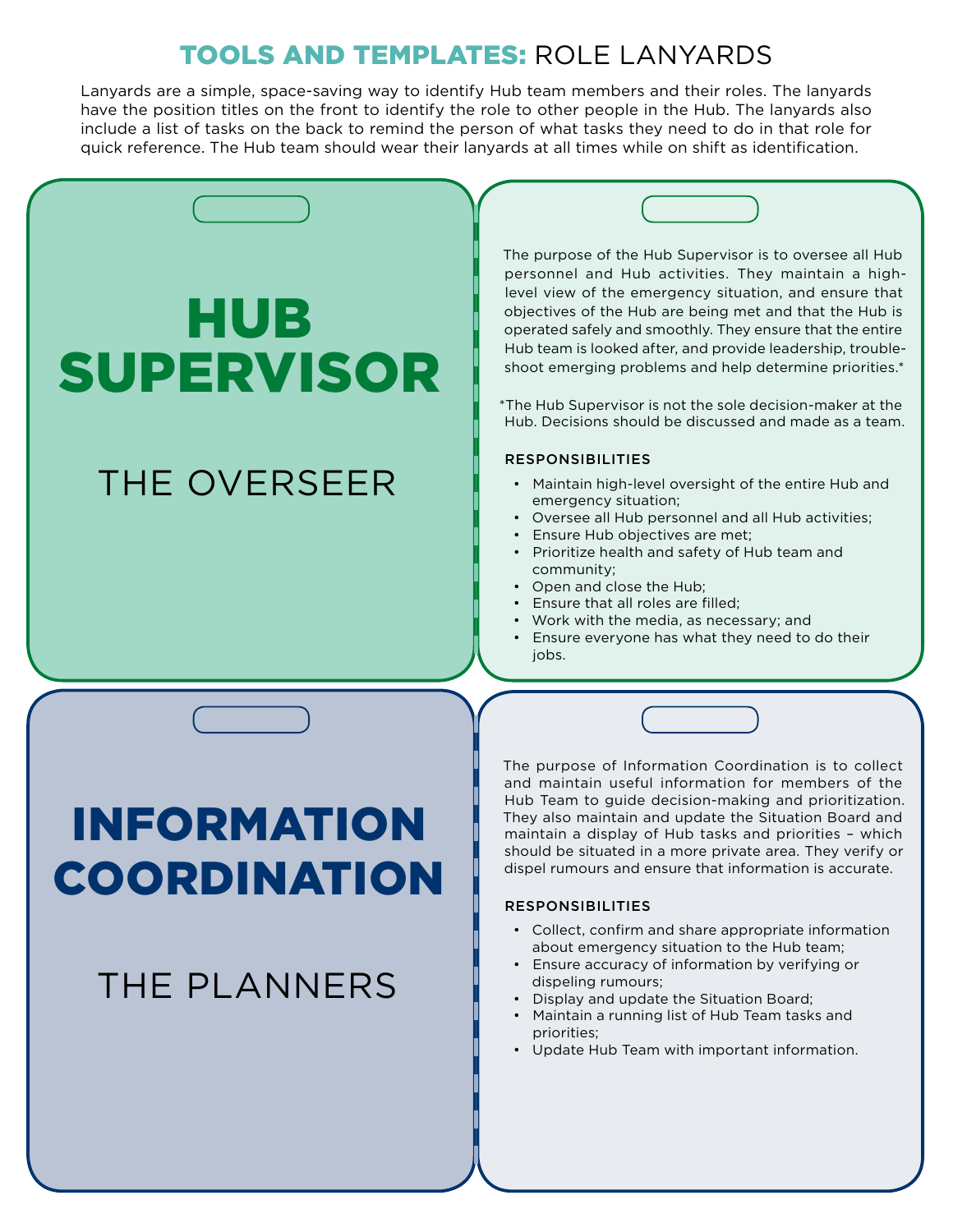Lanyards are a simple, space-saving way to identify Hub team members and their roles. The lanyards have the position titles on the front to identify the role to other people in the Hub. The lanyards also include a list of tasks on the back to remind the person of what tasks they need to do in that role for quick reference. The Hub team should wear their lanyards at all times while on shift as identification.

| <b>PUBLIC</b><br><b>INFORMATION</b> | The purpose of Public Information is to collect and<br>maintain a display board of useful information for<br>community members to inform their decision-making<br>and safety. Some people may only be coming to the Hub<br>in search of information, so the Public Information Board<br>should be located in plain sight, near the entrance of<br>the Hub. They verify or dispel rumours and ensure that<br>information is accurate.<br><b>RESPONSIBILITIES</b>                                                                |
|-------------------------------------|--------------------------------------------------------------------------------------------------------------------------------------------------------------------------------------------------------------------------------------------------------------------------------------------------------------------------------------------------------------------------------------------------------------------------------------------------------------------------------------------------------------------------------|
| <b>BOARD</b>                        | • Collect, confirm and share appropriate information                                                                                                                                                                                                                                                                                                                                                                                                                                                                           |
| THE PLANNERS                        | about the neighbourhood, and the broader<br>situation;<br>• Ensure accuracy of information by verifying or<br>dispelling rumours;<br>Display and update the Public Information Board;                                                                                                                                                                                                                                                                                                                                          |
|                                     | • Support community members in understanding<br>situation and support them in thinking of actions<br>they may take.                                                                                                                                                                                                                                                                                                                                                                                                            |
|                                     |                                                                                                                                                                                                                                                                                                                                                                                                                                                                                                                                |
| <b>RECEPTION</b>                    | The purpose of Reception is to be the first point of<br>contact when community members arrive. Welcome<br>people as they arrive, ask what brought them to the Hub<br>to find out what services they may need, and direct them<br>to the appropriate Hub service. Depending on volume of<br>people entering the Hub, this role may need to be filled<br>by multiple people.                                                                                                                                                     |
|                                     | <b>RESPONSIBILITIES</b>                                                                                                                                                                                                                                                                                                                                                                                                                                                                                                        |
| <b>THE DOERS</b>                    | • Greet every person who enters the hub;<br>• Create a calm, welcoming reception area at the<br>entrance to the Hub;<br>• Explain what the Hub is for and what kinds of<br>services are offered. Be able to explain what<br>services or functions the Hub cannot provide.<br>• Providing clear instructions to direct people to<br>where they should go next at the Hub based on their<br>specific need or offer;<br>• Alert the Hub Supervisor if additional volunteers are<br>required for this role to avoid long line ups. |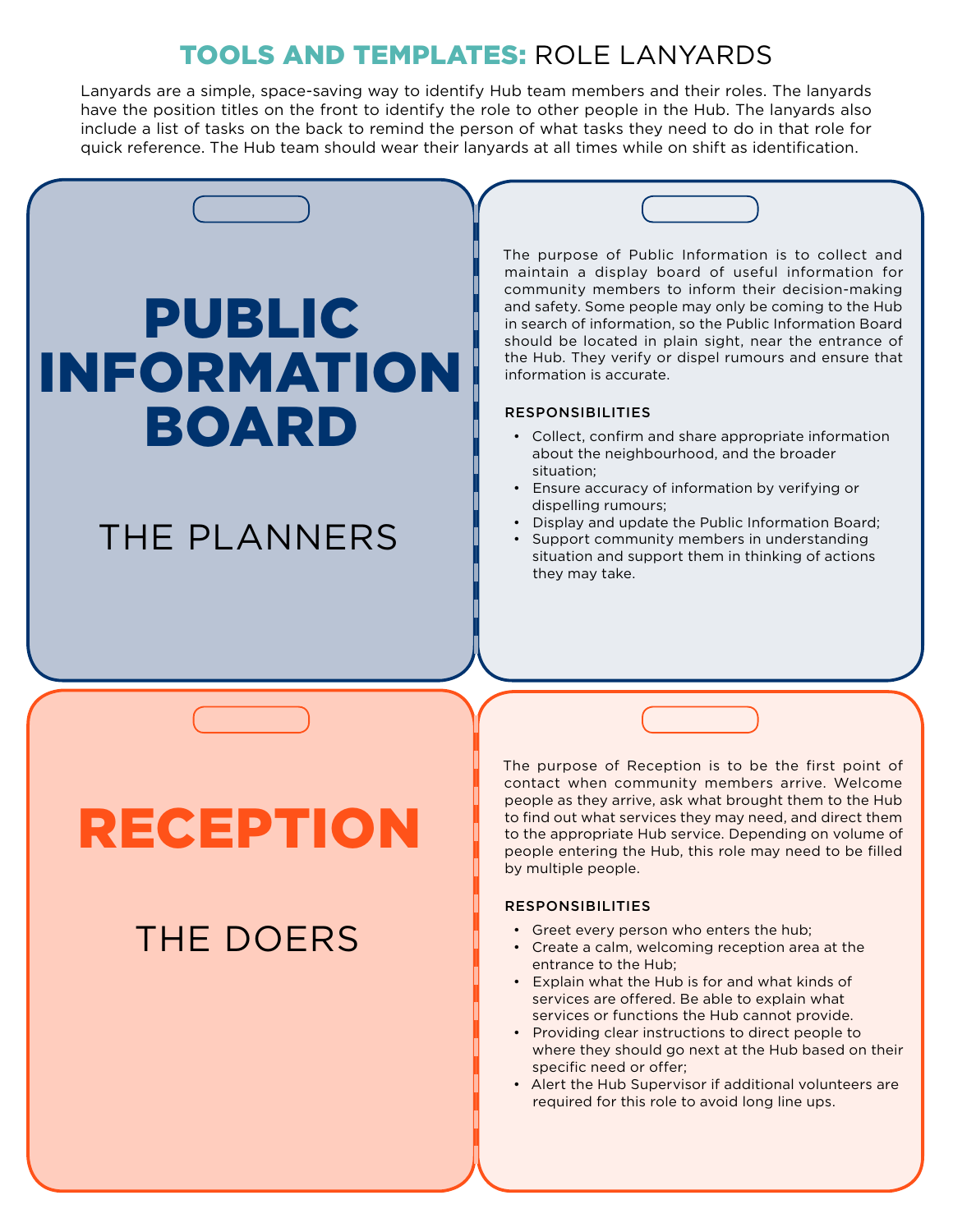Lanyards are a simple, space-saving way to identify Hub team members and their roles. The lanyards have the position titles on the front to identify the role to other people in the Hub. The lanyards also include a list of tasks on the back to remind the person of what tasks they need to do in that role for quick reference. The Hub team should wear their lanyards at all times while on shift as identification.

| <b>NEEDS and</b><br><b>OFFERS</b><br><b>MESSAGE</b><br><b>RECORDERS</b><br>THE DOERS | The purpose of Needs and Offers Takers is to collect and<br>record needs and offers from community members so<br>that these can be matched up through the Needs and<br>Offers Board. Depending on volume of people entering<br>the Hub, this role may need to be filled by multiple people.<br><b>RESPONSIBILITIES</b><br>• Interview community members using the Needs and<br>Offers forms as prompts/questions;<br>• Capture messages (Needs and Offers) from<br>community members on Needs and Offers Forms;<br>• Direct community members to the Needs and<br>Offers Board;<br>• For life-threatening needs, call 9-1-1 and solicit help<br>from the Hub Supervisor.                                                                                                                                                                                                                    |
|--------------------------------------------------------------------------------------|---------------------------------------------------------------------------------------------------------------------------------------------------------------------------------------------------------------------------------------------------------------------------------------------------------------------------------------------------------------------------------------------------------------------------------------------------------------------------------------------------------------------------------------------------------------------------------------------------------------------------------------------------------------------------------------------------------------------------------------------------------------------------------------------------------------------------------------------------------------------------------------------|
| <b>NEEDS and</b><br>01113.18<br><b>BOARD</b><br>THE DOERS                            | The purpose of Needs and Offers Matchers is to collect<br>Needs and Offers forms from message takers, and post<br>them on the Needs and Offers Display Board under the<br>correct categories, and to match Needs and Offers notes<br>and connect needs and offers where possible. Depending<br>on volume of people entering the Hub, this role may need<br>to be filled by multiple people.<br><b>RESPONSIBILITIES</b><br>• Collect Needs and Offers forms from Needs and<br>Offers takers:<br>• Review messages for accuracy and seek clarification<br>where required;<br>• Triage messages and help connect needs and offers;<br>• Post Needs and Offers on Needs and Offers Display<br>Board and organize by category and priority.<br>• When solutions have been found, or offers have<br>been used up or are no longer available, remove<br>them from the board and store them safely. |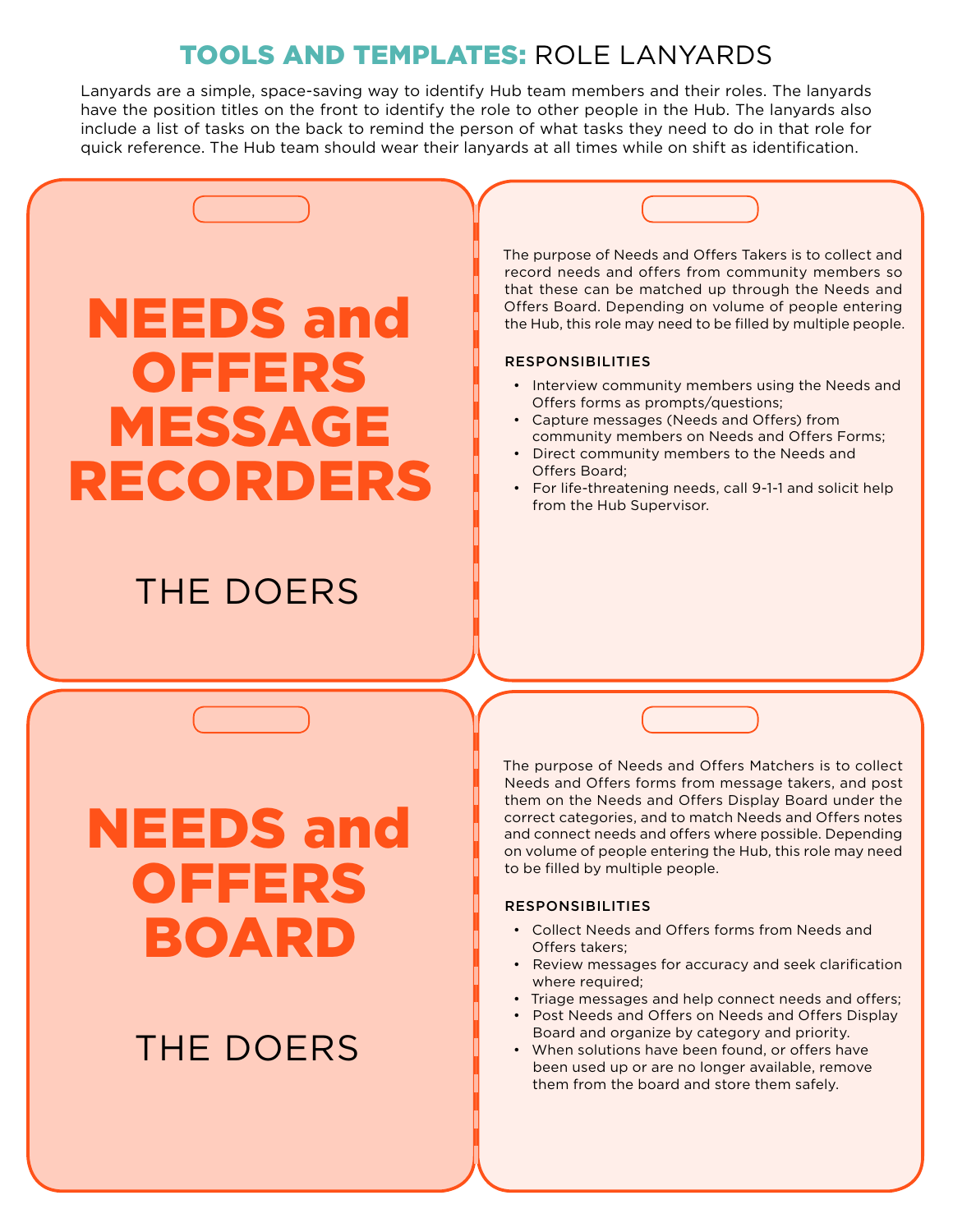Lanyards are a simple, space-saving way to identify Hub team members and their roles. The lanyards have the position titles on the front to identify the role to other people in the Hub. The lanyards also include a list of tasks on the back to remind the person of what tasks they need to do in that role for quick reference. The Hub team should wear their lanyards at all times while on shift as identification.

| <b>COMMUNITY</b><br><b>SPACE</b><br><b>THE DOERS</b> | The purpose of the Community Space is to perform social<br>and emotional support to community members through<br>hospitality distractions, and social activities for people<br>of all abilities. Disasters are stressful, often traumatic<br>experiences. Making time and space for people to sit<br>quietly or participate in normal, fun activities can be an<br>enormous help.<br><b>RESPONSIBILITIES</b><br>• Set up and maintain a clean, positive environment<br>for people to relax;<br>• Organize a space where people can be around<br>others for general support or company;<br>• Support people in their experience by listening;<br>Create healthy distractions like drawing or games;<br>Cultivate a space for people to connect, spend time<br>together, and engage in an informal information<br>exchange;<br>Maintain hospitality services like coffee, tea, and<br>snacks. |
|------------------------------------------------------|---------------------------------------------------------------------------------------------------------------------------------------------------------------------------------------------------------------------------------------------------------------------------------------------------------------------------------------------------------------------------------------------------------------------------------------------------------------------------------------------------------------------------------------------------------------------------------------------------------------------------------------------------------------------------------------------------------------------------------------------------------------------------------------------------------------------------------------------------------------------------------------------|
| <b>FACILITY</b>                                      | The purpose of Facility Maintenance is to keep the<br>physical space of the Hub running smoothly, efficiently<br>and cleanly. Facility maintenance ensures that physical<br>resources needed to operate the Hub are obtained, and<br>that the space is functional, safe and welcoming.                                                                                                                                                                                                                                                                                                                                                                                                                                                                                                                                                                                                      |
| MAINTENANCE<br>THE GETTERS                           | <b>RESPONSIBILITIES</b><br>• Ensure the space is safe, functional and clean.<br>Indicate physical deficiencies clearly with signage<br>and cordon off where necessary;<br>Find and obtain needed resources and equipment;<br>• Set up sanitation stations, sun and rain shelters,<br>garbage and recycling bins, and other needed<br>infrastructure:                                                                                                                                                                                                                                                                                                                                                                                                                                                                                                                                        |

• Safeguard supplies and equipment;

infrastructure;

- Work to provide accessible spaces that accommodate people with all needs;
- Use personal protective equipment (PPE) and do not do anything unsafe.